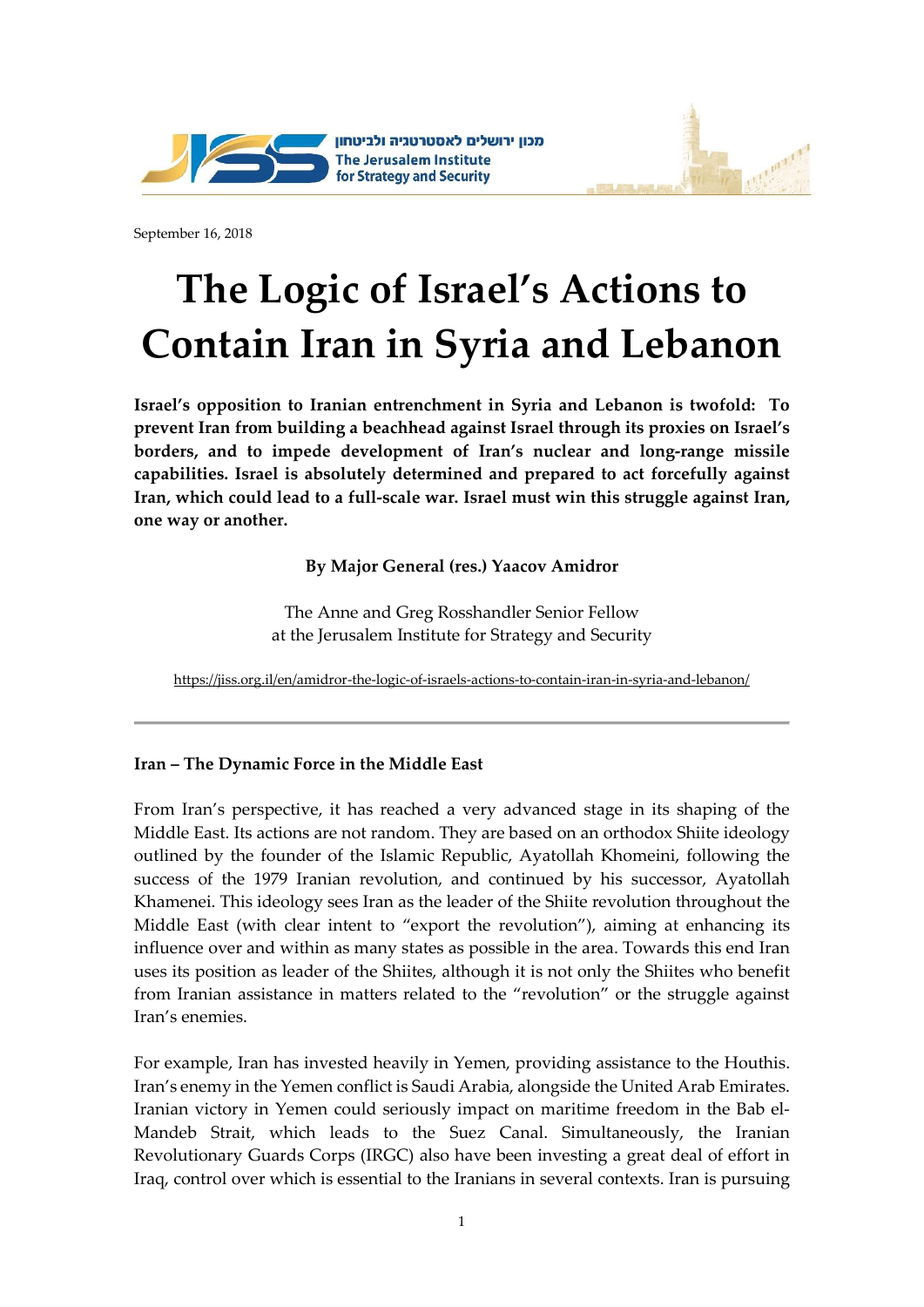its objectives in Iraq indirectly, and in contravention of the Iraqi government's stance, through powerful militias that have been established by the IRGC and which are entirely subordinate to Iranian authority. Meanwhile, the world is focused on the outcomes of elections in Iraq, not realizing that the country's fate will largely be determined by these powerful Hezbollah-style militias operating throughout the country that are under complete Iranian control. The militias contributed to the victory over ISIS, and this provided them some legitimacy, even in eyes of the US. Now they are serving Iranian interests alone.

(One interesting question is whether the IRGC will use Iraqi territory to fire at Saudi Arabia, Israel, and perhaps even Jordan, in the same way it uses Yemeni territory to fire missiles under Houthi cover at Saudi cities.)

There is no doubt that Iran's efforts throughout the Arab world stem from its selfperception as the sole leader of the Shiite Muslims throughout the world and from its desire to promote Shiite interests across the Middle East. The Shiites, who until recently constituted an oppressed minority of inferior status within the Islamic world (some 85% of which is Sunni), are finally climbing up from the lower rungs of the social and religious ladder, overcoming years of humiliation at the hands of the Sunni majority. This is undoubtedly a powerful and energizing motif, driving the leadership of the Shiite population generally, and Iran foremost. The clear impression conveyed by Iran is that the time has come for the Shi'a to lead the Middle East and the entire Muslim world.

(It remains unknown when the Iranians might direct their efforts further afield, towards India for example, where a Shiite minority resides amidst the Muslim minority. Iran's recruitment of Shiite militias in Pakistan and Afghanistan indicates potential involvement by the Quds Force, the arm of the IRGC responsible for carrying out such operations.)

Iran's perception of its regional role appears also to be influenced by its Persian identity, which is based on memories of the Persian Empire and a Persian sense of superiority over the Arabs. There are indications of this outlook in Iran's domestic discourse, and it constitutes an undeniably important element in shaping Iran's self-perception as leader of the Shiites throughout Arab countries. The Persians have a rich culture and a long history that rivals anything the Arab countries have to offer, perhaps excepting Egypt.

The more sophisticated Arabs also understand the advantage that a serious, authentic state such as Iran has over Arab states, some of which were the product of circumstance or decisions taken by colonial powers a century ago, and they therefore regard it with respect and suspicion. The Persian sense of superiority, which is nothing new in the history of Islam, is a serious source of concern for large numbers of Arabs, including among the Shiite population. Not all Arab Shiites are pleased with the Persian sense of superiority.

This friction is more evident in Iraq because that is where the Shiite religious leadership was centered in the past. To this day the Iraqi cities of Najaf and Karbala, rather than Qom in Iran, remain the holiest cities for Shiites. Iran's efforts to shift the religious center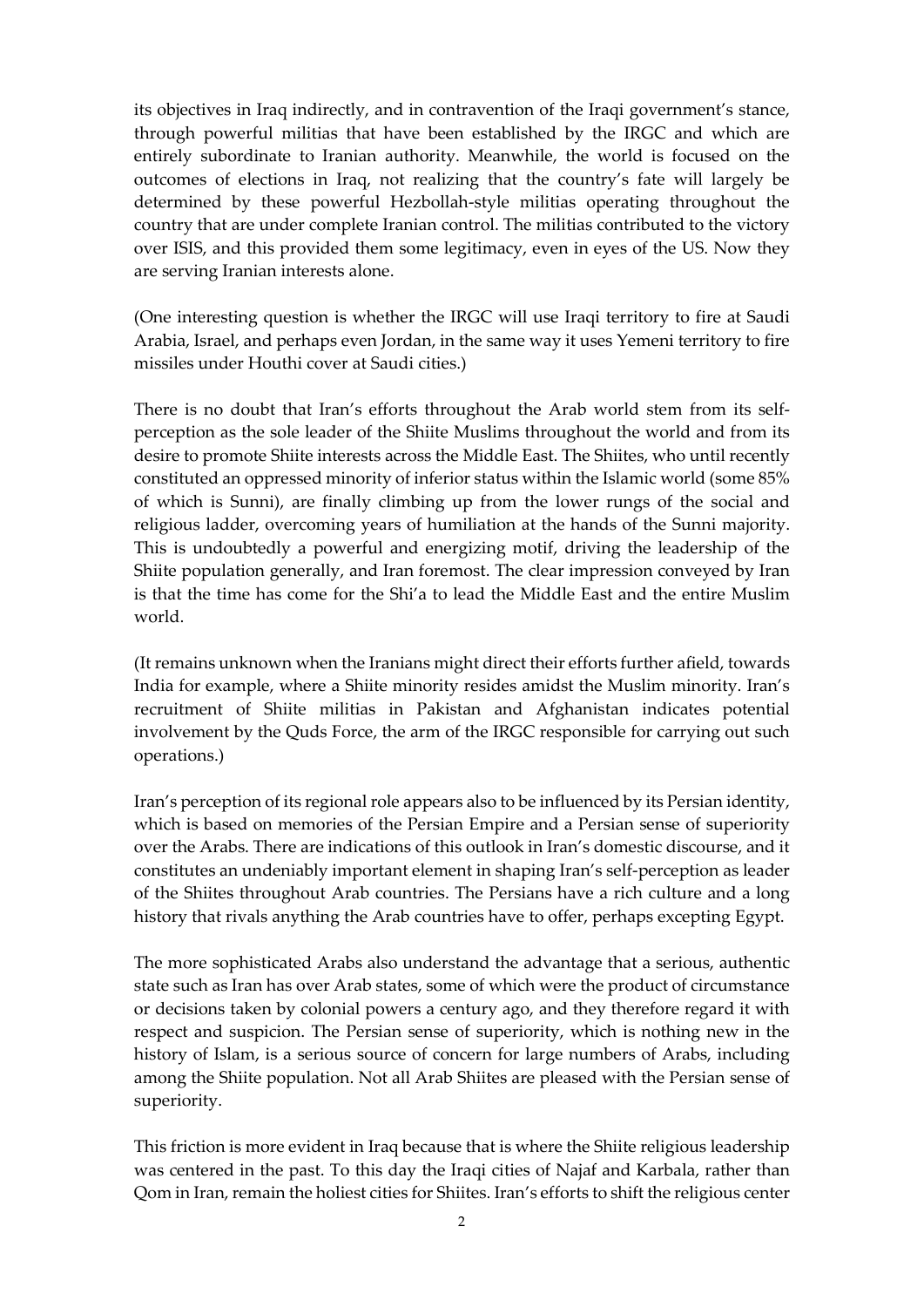of gravity to Qom was based on the reality that, under Saddam Hussein, large numbers of Shiites were unable to gain access to the two Iraqi cities. Now there is no such justification, according to many Iraqis.

The objections voiced against Iran's takeover of Iraqi politics are most significant. They include those of Musa al-Sadr, a winner in the recent elections and leader of an independent Shiite militia that is not subordinate to Iranian authority, which is the source of his power. (He dislikes the Americans as well). Saudi Arabia, having realized this, has taken measures to exacerbate the dispute between Iraqi Shiites and Iranians. Iran's Persian identity does not always work to its benefit in interactions with the Arab world.

Iran's motives are to a large extent comparable to those of Turkey under Erdogan. Erdogan seeks to portray the glorious Ottoman past as justification for contemporary policy in both the religious and the national sense. These similar approaches are likely, if successful, to lead to a confrontation between the leading Shiite state and the Sunni/Ottoman state that aspires to lead. Both states are Muslim, but not Arab, and are therefore a source of serious apprehension for the Arab world, which is overwhelmingly Sunni. (In the Turkish case, Arabs still remember the Ottomans' brutal response to efforts at gaining independence from the Ottoman Empire).

#### **Israel's Place in Iran's Worldview**

It would be a mistake to think that Israel is the only focal point of Iranian activity, but it is a central element. The religious imperative of destroying Israel is part of the Iranian calculus. Iran's leadership has devoted much effort and many resources towards this end since Khomeini laid down the principles of the revolution.

Because the campaign against Israel has religious motives, it might at times appear devoid of logic. The Iranians, or at least Iran's decision-makers, are prepared to invest vast amounts of energy and money in this campaign, even at the risk of armed conflict with Israel and at great cost. This is despite the fact that Israel and Iran hold no substantive conflict over territory.

The priority ascribed to anti-Israel plans derives in part from the Iranian view that Israel serves as a spearhead of Western political and cultural presence in the region. Iranian opposition to Western policy and Western way of life has long characterized the US as "Great Satan" and Israel as "Little Satan." Yet Israel's presence in the heart of the Middle East, the region towards which Iran's efforts are directed, makes its categorical destruction a priority. In the Iranian (apparently correct) assessment, the weakening of Israel, not to mention its destruction, would greatly simplify Iran's struggle for regional control; a strong and stable Israel constitutes a major obstacle. Moreover, Israel has recently formed alliances with Sunni states that fear Iran. Thus, Iran's interest in striking as severe a blow to Israel as possible is thus also grounded in straightforward strategic considerations devoid of religious sentiment.

The struggle against Israel also plays an important part in enhancing Iran's legitimacy in the Arab world, which itself has failed in the struggle against the Jewish state. The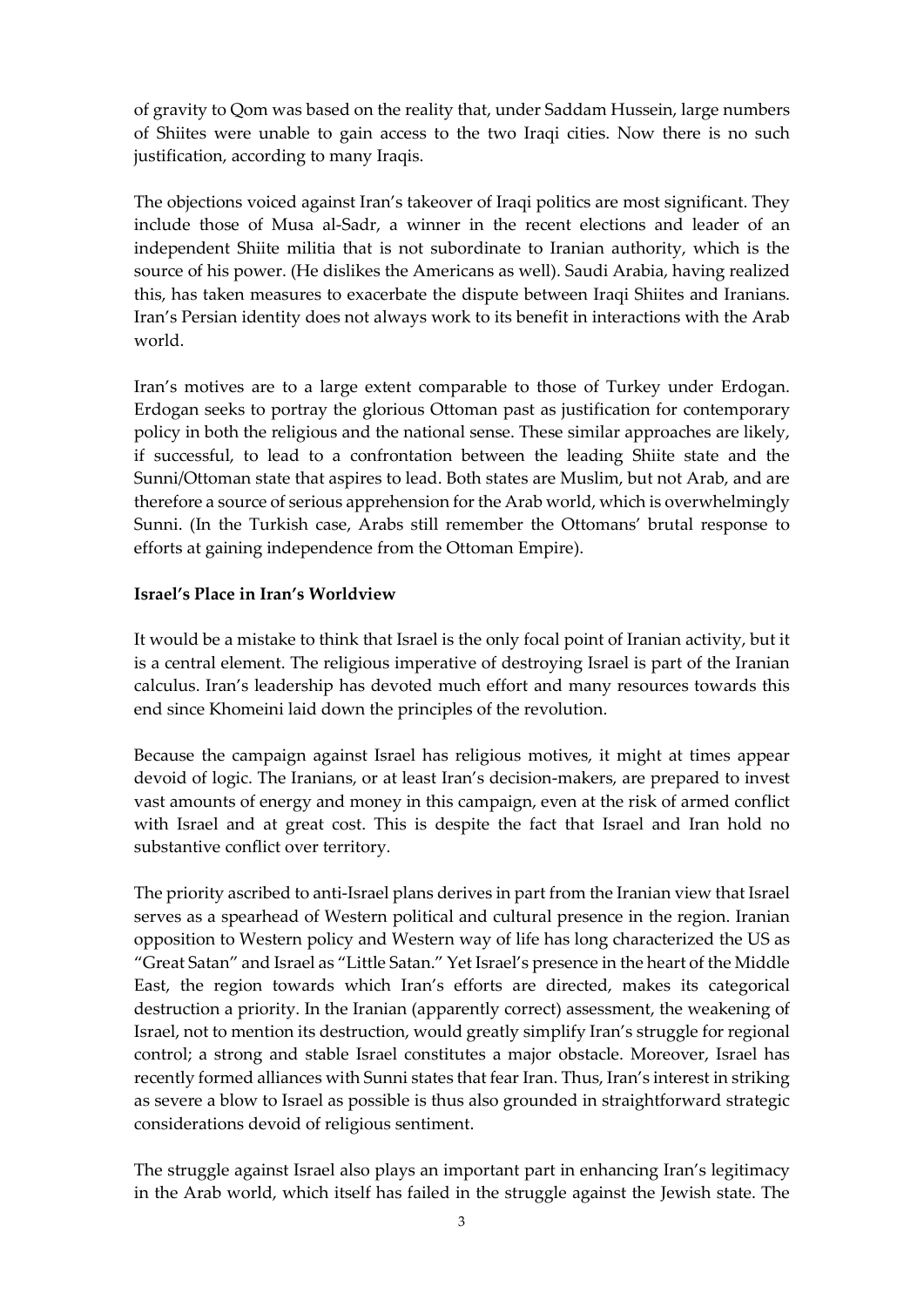campaign against the Jewish state is still a very popular cause among the Arab masses, and the harsher Iran's tone towards Israel, the more hearts and minds it wins over in the proverbial Arab street. Conversely, there is also concern about Iran in the Arab street, and there is no guarantee that this concern can be offset by Iran leading the struggle against Israel. In any case, Iran's interest in gaining Arab world legitimacy has been a consistent driver of its post-revolutionary efforts.

When Iran's new leaders emerged from the underground in 1979, their hatred towards Israel also had a very real, local, and immediate basis, given Israel's support for the Shah. It was widely known that Israel aided the Shah's secret service, SAVAK. The latter was vehemently despised for its brutality, and in the immediate aftermath of the revolution Israel was portrayed as a partner to its crimes. Although this motif has dissipated over the years, it serves as a lesson for the future.

It follows that there is a basic rationale for Iran's focus on three fronts surrounding the Jewish state, and for its leaders' consistent emphasis, publicly and behind the scenes, on their aspirations of achieving Israel's destruction. It is difficult for anyone with a Western outlook (and for the naïve among us) to accept this, but the leadership of Iran is fully and genuinely committed to the perspective reflected in its public statements regarding a "holy obligation" to destroy the State of Israel.

History has taught the realists among Israel's decision-makers to believe leaders who speak their minds about plans to annihilate the Jewish state. The launch of an armed Iranian drone into the heart of Israel in February 2018 and Iran's ongoing efforts to enhance its offensive power in Syria, despite Israel's successful strikes at Iranian strongholds over the past year, are indicative of the risks Iran is willing to take towards this end. (This certainly holds true for IRGC Qods Force commander Qassam Suleimani and his supporters in Teheran).

#### **The First Dimension of Iranian Activity against Israel – The Visible Dimension**

The first dimension of Iran's struggle against Israel entails efforts on three fronts. Iran's operative agent is the Qods Force, which is part of the IRGC but operates relatively independently.

The first effort is directed at revolutionizing Hezbollah's offensive power. Iran is doing all it can to improve Hezbollah's capabilities to unprecedented levels. In recent years Iran and Syria have undertaken to diversify Hezbollah's arsenals by transferring to its possession highly advanced anti-aircraft, anti-tank, and anti-ship missiles, among the finest of the arms Syria bought from Russia. Nearly every advanced weapons system the Syrians acquired from Russia has been transferred to Hezbollah. Although purchased by Syria, these were evidently intended for Hezbollah, and Iran may have funded part of the Syrian acquisitions. Presumably the Russians were unaware of these transfers, but Russia could certainly have conducted better oversight over these sophisticated weapon systems when under Syrian possession.

Iran's efforts to buttress Hezbollah are particularly evident in terms of offensive capability and are based primarily on the military industries in Syria and Iran. For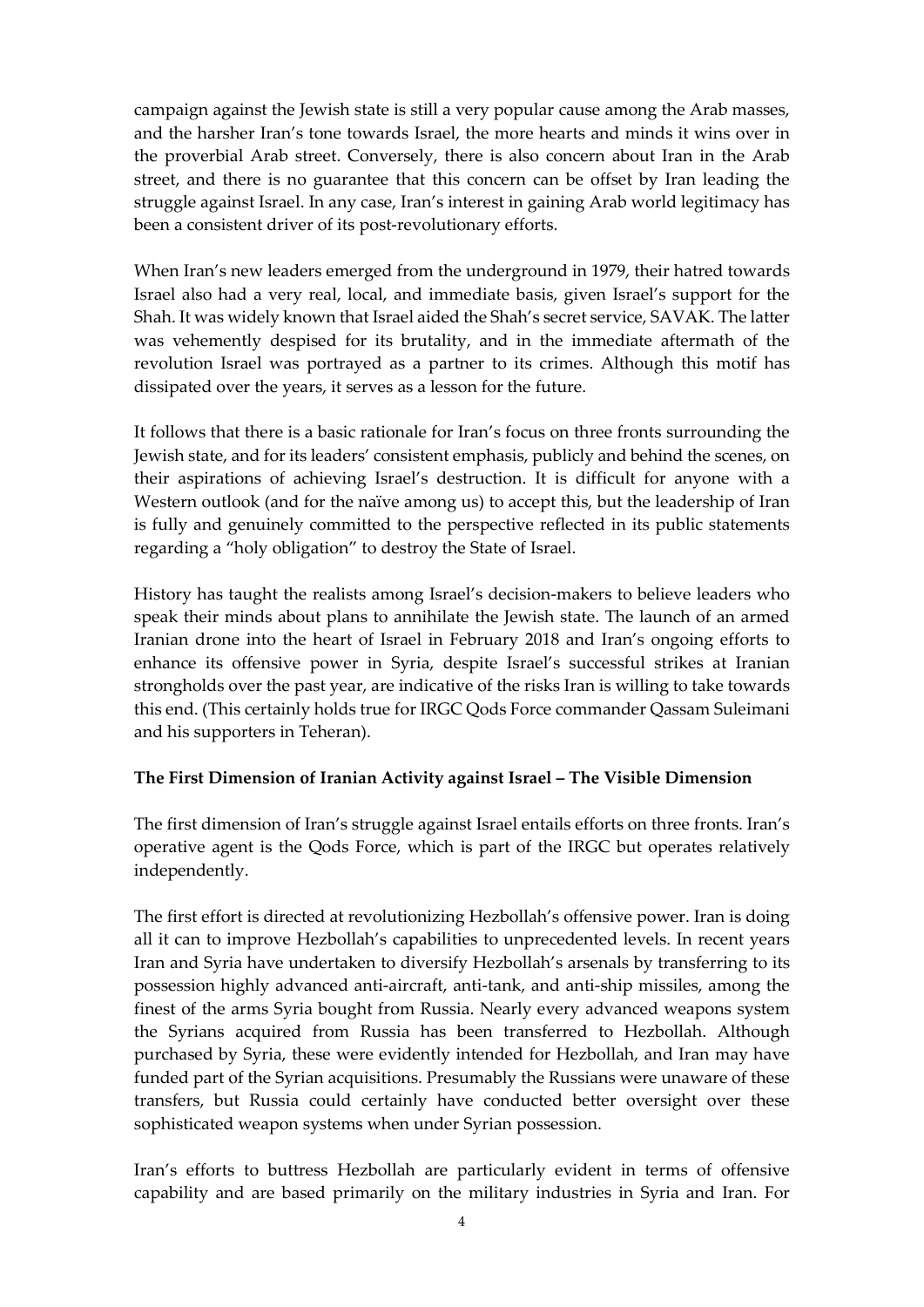example, thanks to these efforts Hezbollah has acquired a very impressive missile and rocket capability by any global standard. Even the Yakhont, a Russian missile intended for coastal defense, would for all practical purposes become an offensive weapon if acquired by Hezbollah because it could threaten Israel's ports and gas production facilities in the Mediterranean. Hezbollah's arsenal includes more than 120,000 rockets and missiles of various sizes capable of reaching any point in Israel, including its major cities – Haifa, Jerusalem, and Tel Aviv. All of Israel's population centers are currently vulnerable to Hezbollah firepower.

Iran's next step in Lebanon is to significantly improve the accuracy of many of Hezbollah's missiles, especially the heavier and longer-range ones. The efforts to reinforce Hezbollah entail the transfer of Iranian technology, as well as a recent undertaking to develop local military industries in Syria and Lebanon so that Hezbollah, in cooperation with Iran, will have immediate, on-hand capabilities.

The destructive power to be gained by Hezbollah would constitute a threat to Israel of an entirely new magnitude. Israel is a small country (20,000 sq. km within the Green Line, and less than 6,000 sq. km in the West Bank), whose population is concentrated along a strip of Mediterranean shoreline less than 80 km long – between Hadera and Ashdod. Thus, Israel is extremely exposed, and has no real alternatives or redundancies in terms of infrastructure. As such, a precise strike against Israeli infrastructure facilities could be acutely damaging, not to mention the number of civilian casualties that would be caused in such a densely populated area (– particularly Tel Aviv and its surroundings).

This is the reason Israel has invested so heavily in building a three-tiered missile defense system, at a cost of \$10-\$15 billion. If war breaks out, Israel will be compelled to act with great force, using all the means at its disposal, to swiftly neutralize as much as possible of Hezbollah's missiles capabilities.

From Israel's perspective, the use of such a large quantity of missiles, many of them highly precise, would necessitate a difficult war, different from those of the past. Many restrictions on IDF firepower would be lifted (– such as those that Israel placed on itself during repeated, limited operations in Gaza because of the proximity of Palestinian citizens to Hamas's main bases of power). When Hezbollah launches thousands of missiles at major cities in the heart of Israel and at vital infrastructures, operating from civilian population centers in Lebanon, the outcome of Israel's determined military effort to neutralize Hezbollah's deployment and launching capability will be severe. Many thousands of Lebanese casualties will result, some of them innocent civilians, and there will be extensive devastation across Lebanon as well. This grave scenario is the inevitable result of Iran's disregard for the "price" that Lebanon will have to pay for against Israel from its territory. Iran is prepared to fight Israel down to the last Lebanese villager, even if he is Shiite.

It should be noted that regarding Lebanon, the Iranians have managed to mislead the world, and in particular the US and France. Washington and Paris behave as if there truly exists a sovereign state named "Lebanon" and as if strengthening "Lebanon" will result in a weaker Hezbollah. The opposite is true!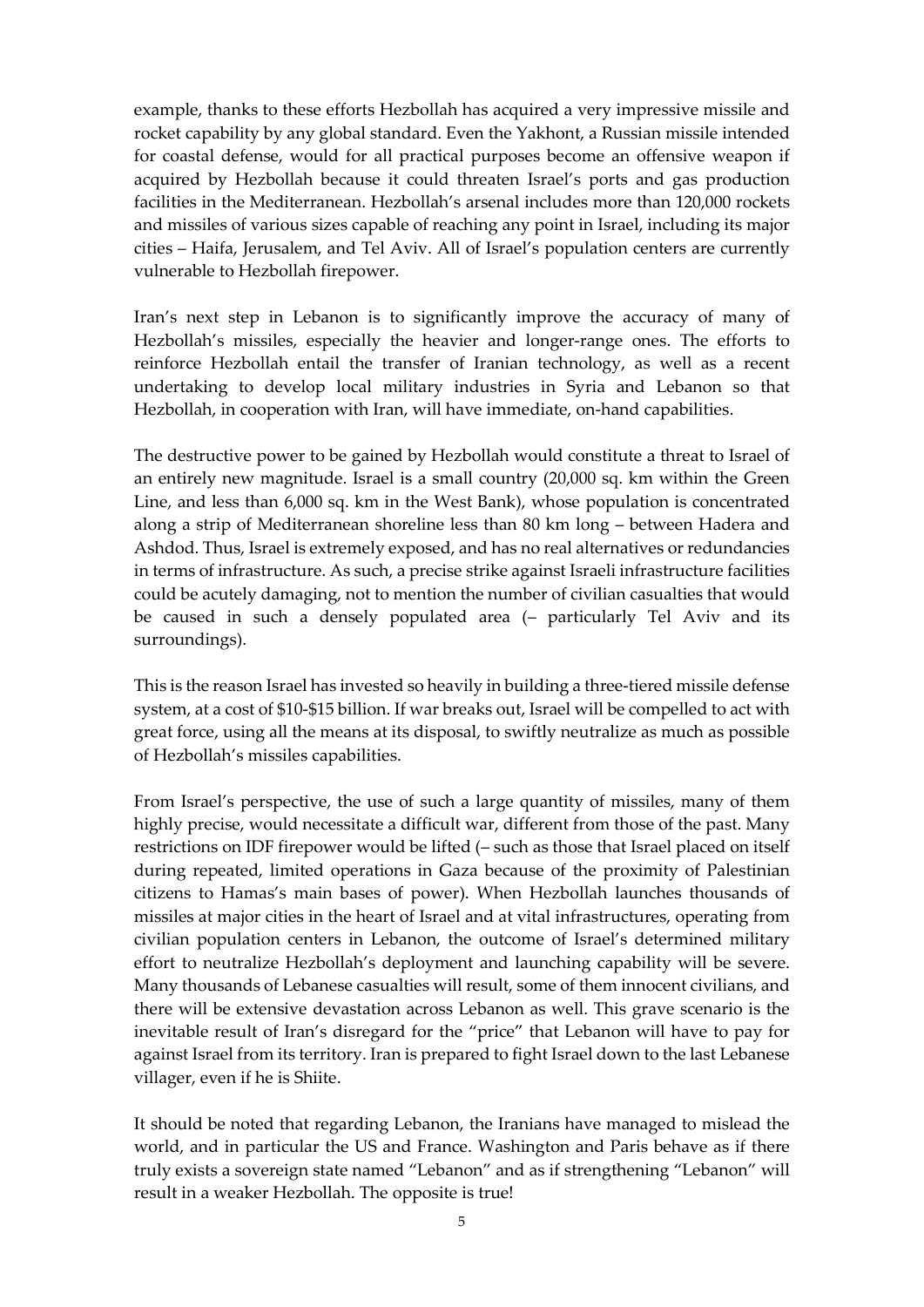Moreover, UN forces in southern Lebanon have not reported the existence of a single Hezbollah rocket or missile in southern Lebanon, as if Hezbollah is an innocent Scouts movement with no effort underway to base tens of thousands of missiles and rockets in southern Lebanon. UNIFIL reports create the impression that Israel has invented a story about a non-existent organization, and that no such organization exists in the area under UN supervision in southern Lebanon. Clearly, Israel's reliance on UN Security Council Resolution 1701 (which beefed up UNIFIL) as an exit strategy from the hostilities in 2006 was a mistake. It would be wise for Israel to remember this in the event of another confrontation.

The attitude of states around the world to Lebanon and the image of Hezbollah that emerges from UN reports are not rooted in reality whatsoever. In the real world, nothing important happens in Lebanon unless it is initiated, or at least approved, by Hezbollah. Hezbollah is the de facto ruling authority in southern Lebanon. It is the strongest military organization in the country, certainly stronger than the Lebanese army, which acquiesces to its every demand. Accordingly, any transfer of arms today to the Lebanese Armed Forces (LAF) has the practical effect of strengthening the forces that assist and will continue to assist Hezbollah. Hezbollah is counting on the LAF for war against Israel. There is no conceivable scenario in which the LAF, most of which is Shiite, would act against Hezbollah or even against what might be construed as an interest of the Shiite organization.

Hezbollah is extremely important to the Iranian/Shiite efforts in the Middle East, and not only as a threat to Israel. Indeed, Hezbollah is one of Iran's most important sources of power. Iran is now reaping the harvest of the organization's success with the decline in hostilities in Syria (–which, by the way, claimed some 10,000 Hezbollah casualties, including 2,000 fatalities). Iran sees Hezbollah not only as its long arm in Syria and Lebanon, but also as the best and most important cadre of fighters available to the Shiite leadership in Iran for the purposes of extending its influence throughout the Middle East. (Not beyond the Mideast, for now, but that will come in time too).

Hezbollah fighters can be found not only on the battlefields in Syria but also in Yemen alongside the Houthis, who are fighting against Saudi allies and threatening the kingdom from the south. Hezbollah fighters can be found in Iraq, where the organization's members are working in tandem with powerful Shiite militia militias throughout the country.

The second focus of Iran's efforts, in the context of the first (visible) dimension of Iran's activity against Israel, is its attempt to establish a military presence in Syria, in parallel to the one it has in Lebanon. This effort is already underway, as reflected in an increased military Iranian presence. This involves several hundred Iranian Revolutionary Guards, supplemented by thousands of Shiite militia members brought over by Iran from Iraq, Pakistan, and even Afghanistan. Iran controls the militias fighting on the ground, after Russian assistance from the air helped Assad maintain his rule over Syria. Iran's plan is to create a military network in Syria, as it did in Lebanon that is not subject to the authority of the sovereign government, but under whose auspices it can grow stronger and operate independently. Iranians and their agents who are already present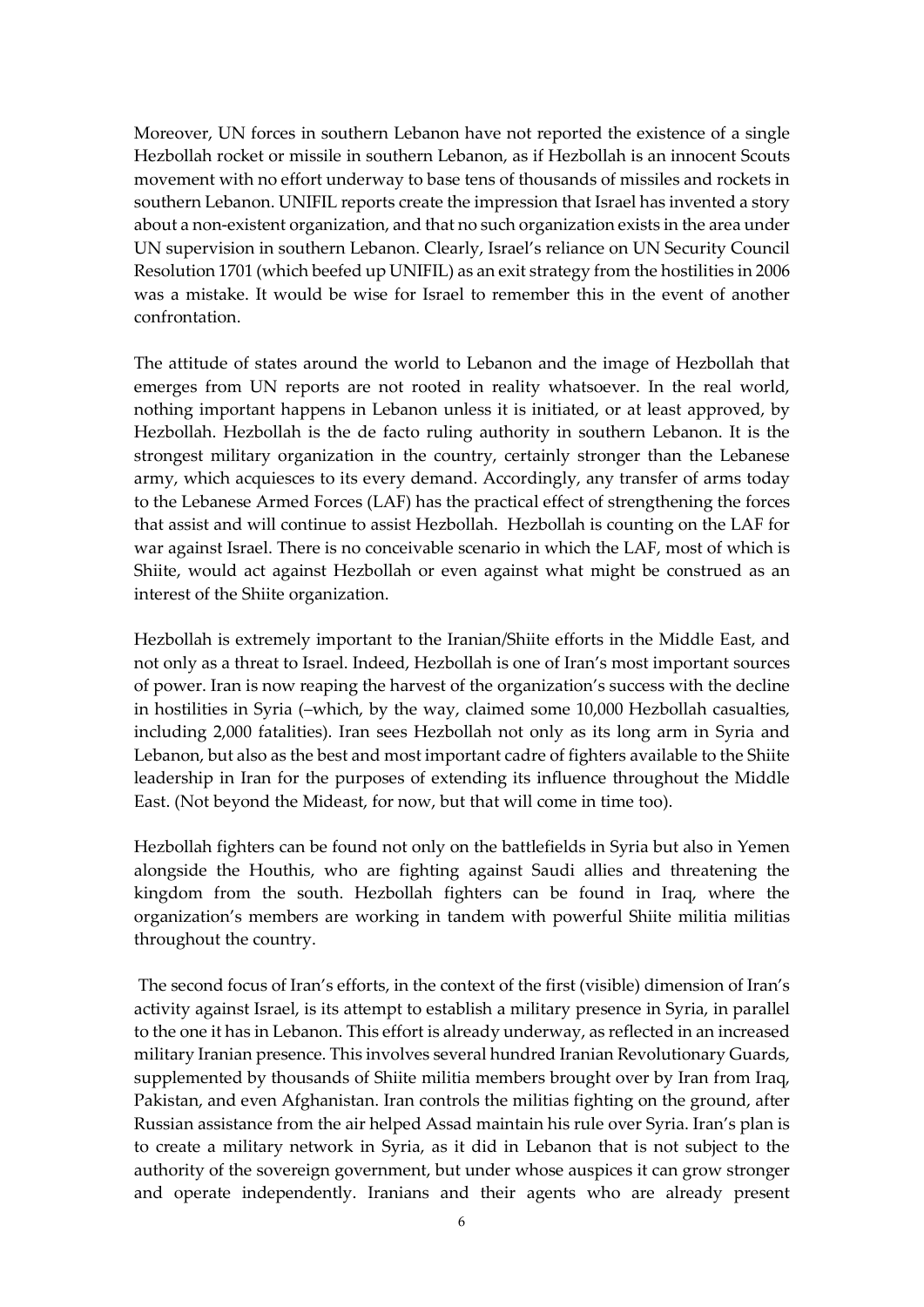throughout Syria are gathering intelligence about Israel and building this force. This is only the beginning of the effort, and Iran's efforts are expected to intensify.

Supporters of the vision of exporting Iran's revolution, under the leadership of the IRGC, view Lebanon as an ideal model. The key question is what will happen in Syria. The Shiite population in Syria is smaller, making it harder to promote the Lebanese model, although for the time being Assad has acquiesced to nearly every Iranian demand. The Iranians are systematically entrenching themselves in Syria, in a multiphase program. The creation of an independent military force is just one indicator of these plans. This force provides support for other efforts and in time will be supported by them.

For example, in cooperation with the Syrian Alawite government, Iran is instituting drastic demographic changes, by importing large numbers of Shiites from distant countries, while the government is preventing the repatriation of many Sunnis to the areas from which they fled or were expelled. (Approximately six million refugees have been created in Syria, the clear majority of whom are Sunni). The Syrian Army is also undergoing change. Thousands of new recruits are enlisting, giving it a more Alawite/Shiite character than it had before the country's ethnic war began.

The Syrian ethnic map is also undergoing a transformation, which stems not only from shifts in the size of the various ethnic groups. Before the war, Alawites accounted for only 12% of Syria's population of 23 million. Since then their proportion has increased because many Sunnis have left the country while large numbers of Shiites have entered. In my assessment, Iran and the Assad regime will try to increase the Shiite and Alawite proportion of Syria's population to the significant figure of 20% of the population. Such a situation will ensure Iran's standing in Syria, above and beyond any political agreement. The local militias established by the Iranians and the Assad government will then serve Shiite and Alawite needs, and this force will preserve the calm the regime seeks. With the growing power of Shiites, the Sunnis will find it difficult to revolt again.

There are also signs of increased Iranian involvement in the economy, although it remains unclear where they will find the sources required for investing in the reconstruction of war-torn Syria. This process will require tens of billions of dollars and many years. (China is signaling its interest in participating in this effort).

It appears that the Russians, whose presence is vital for the continuation of Assad's rule, are deliberately ignoring the reality on the ground, even though they understand what Iran is doing and against what Israel is defending itself. Assad's continuing acquiescence and the Russians' avoidance might help Iran grow even stronger, past the point of no return. At that point, even if they want to contain the Iranian tiger, Assad and the Russians will discover that it is too strong, and that they lack the necessary power. Syria will soon become an Iranian outpost unless Assad or a powerful foreign entity such as Russia disrupt the process Iran is spearheading.

Iran's successful construction of a land corridor from its own territory through Iraq to Syria and Lebanon is an important element of its efforts, supporting the two aforementioned undertakings (– namely, reinforcing Hezbollah and turning Syria into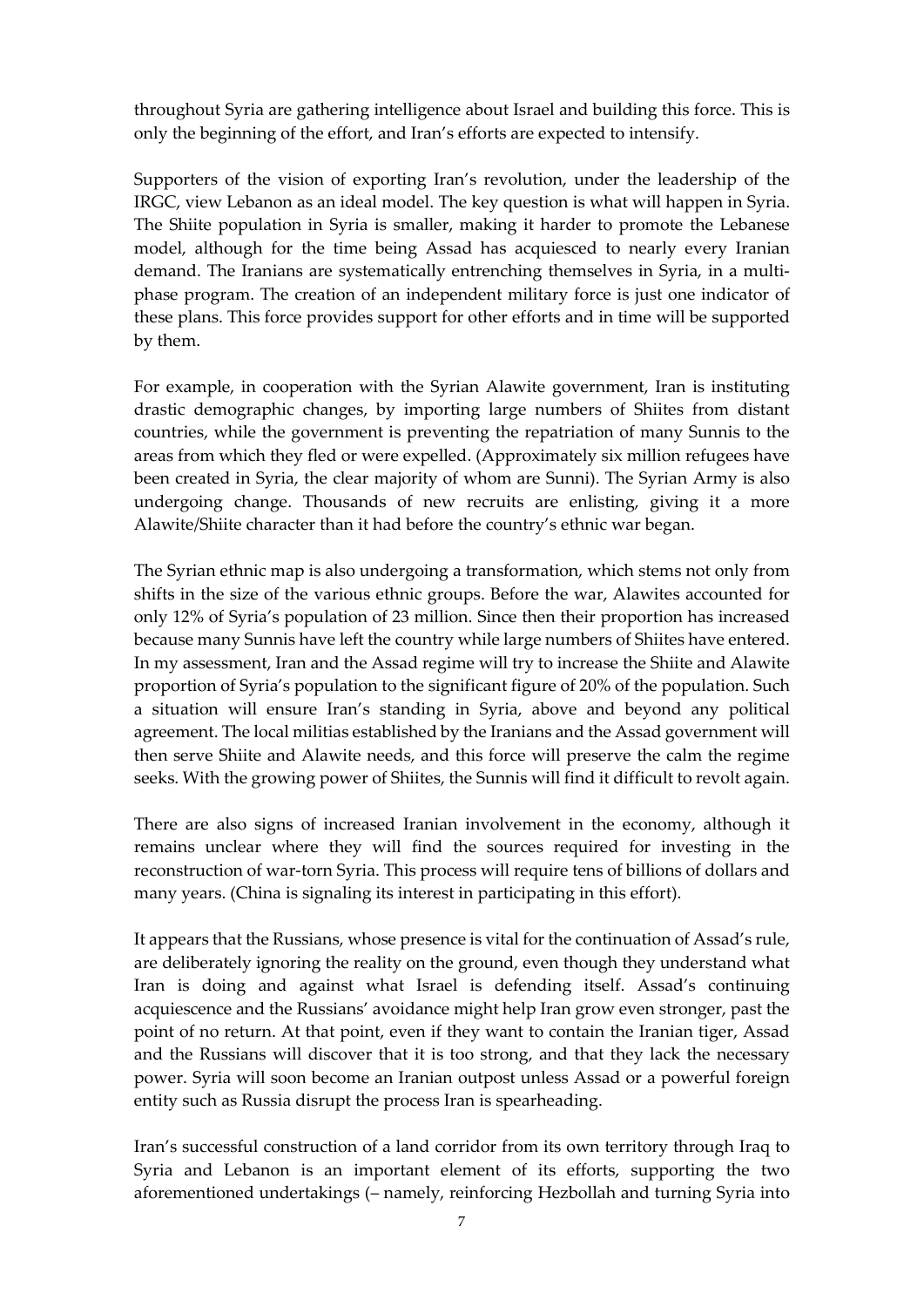a direct Iranian front against Israel). The Iranians have been making progress in this regard, and the corridor already serves them operationally if not fully, simplifying the logistics of their efforts in Lebanon and Syria. The project will continue at a greater pace if the Americans leave the region. The project certainly enhances Iran's ability to build the forces it needs for waging war against Israel. This marks a dramatic shift for Iran, which until now depended on airlifts for the provision of supplies to its allies.

The American forces are currently stationed in al-Tanf, along Syria's eastern border with Iraq and quite close to the Iranian land corridor, which passes to the south and primarily to the north. This is a passive force focused on defending itself, and it does not contribute whatsoever to sabotaging the corridor, through which the Iranians are transiting slowly but surely. Alas, this strange American position is completely consistent with the apparent lack of American policy in Syria generally. Aside from bringing the fight against ISIS in northeastern Syria to a close, the US has not adopted any stance that entails a commitment to do anything about Syria. Washington certainly has not devoted any real effort to addressing related problems (– excepting a threat to use its force if Assad again employs chemical weapons against the rebels). For all practical purposes, the US has made itself irrelevant in the struggle against expansion of Iran's reach in the Middle East.

On the other hand, the US is very active on the matter in terms of economic pressures against Iran and Hezbollah. It is investing significant effort in cutting-off Hezbollah's sources of funding while also applying heavy economic pressure on Iran through renewed sanctions, following President Trump's decision to withdraw from the JCPOA (the agreement of July 2015 regarding Iran's military nuclear capability).

There is no doubt that US-led sanctions are critical in the grand scheme of things. They are of supreme strategic significance and will ultimately have an impact on Iran's options for reinforcing and advancing its efforts throughout the Middle East. But at this stage, their effect on the buildup of Iranian power in Syria and Lebanon is negligible or nil. With its sophisticated armed forces deployed in the region, the US could do much more, but the US has refrained from doing so –under both presidents Obama and Trump.

Iran's growing power along the land corridor and in southern Syria, is a source of great concern for Jordan, located south of the corridor along the Syrian border. When indications of Iran's ambitions emerged a few years ago and it was apparent that Iran was determined to pursue them at any cost, the King of Jordan observed that we were witnessing "the creation of a Shiite crescent."

He knew what he was talking about. King Abdullah quickly and correctly grasped Iran's intentions and realized the threat they would pose to his rule. He understood that the destabilization of the Jordanian government would be strategically significant for Iran, which could then use a Jordanian stronghold to act against Saudi Arabia, making it feel surrounded, and against Israel. Hostile forces deployed in Jordan could exploit their position to attack Israel's underbelly, given the proximity of the Jewish state's strategic nerve center, only a few dozen kilometers from the Jordanian border. And after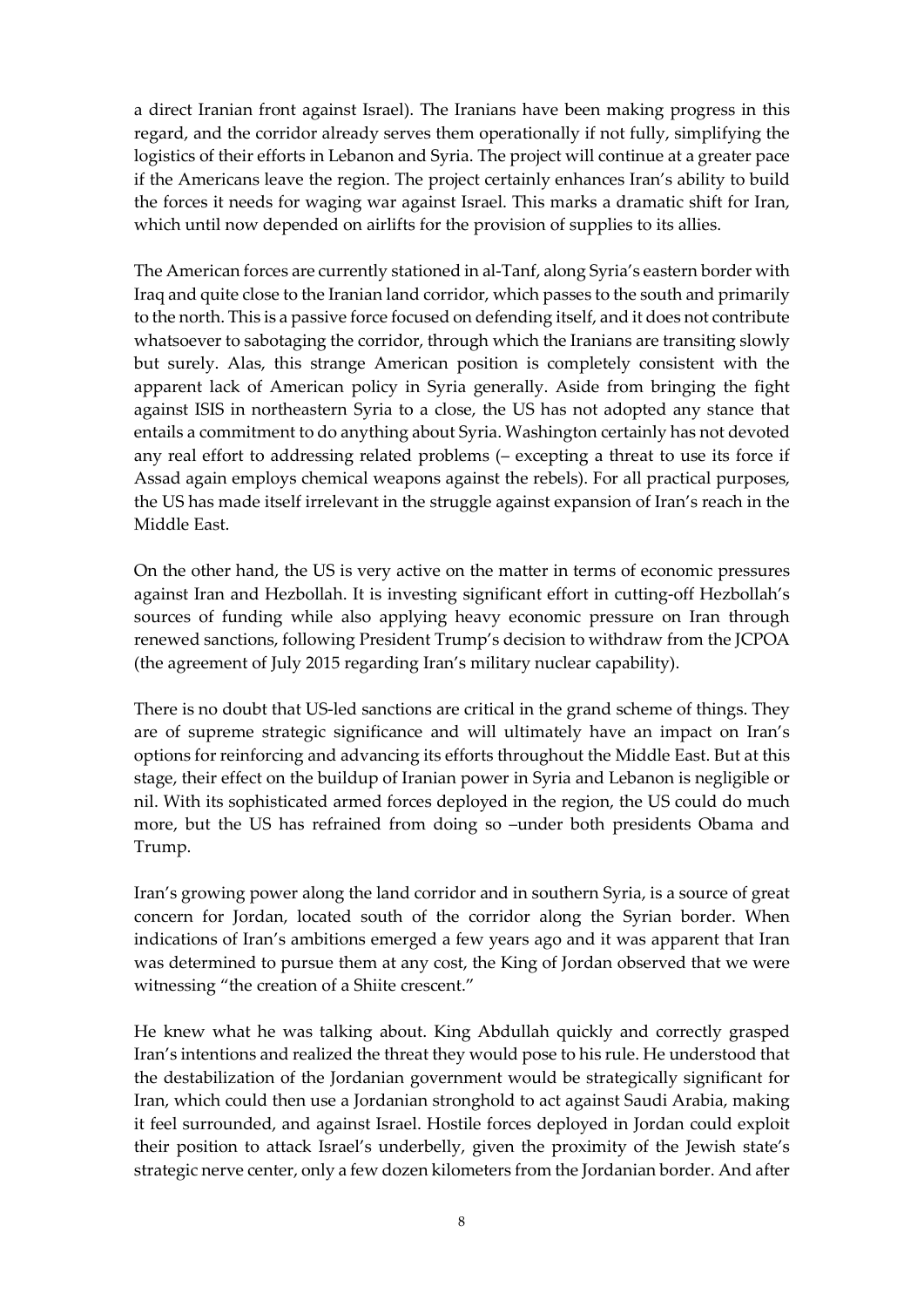weakening Jordan, and though Jordan, Iran plans to bolster Hamas in Judea and Samaria.

After stabilizing Assad's rule and solidifying the Iranian presence in Syria, and after concluding the struggle for control in Iraq – assuming Iranian forces dictate or influence the nature of government there – the IRGC undoubtably will spare no effort to apply pressure on Jordan.

To date Iran has not succeeded in destabilizing the Jordanian government. But considering the kingdom's economic problems it is important to pay attention to developments there, and to ensure that Jordan receives every possible form of assistance in thwarting the Iranian effort.

There is much Israel can do in this regard. The two states have overlapping interests that provide a solid foundation for greater cooperation in this context.

The third focus in the context of the first (visible) dimension of Iranian activity against Israel relates to the Palestinians. This effort is primarily evident in Iran's massive support for the Islamic Jihad, an organization it established and strengthens, and in its cooperation with Hamas in Gaza and Judea and Samaria. Territorially, Judea and Samaria are key to Palestinian strikes against Israel, as the Iranians have said openly more than once. Shiite Iran is willing to assist distinctly Sunni organizations, including Hamas (a branch of the Muslim Brotherhood, which Iran generally detests), as along as Hamas provides Iran with another means of striking at Israel.

(Supporters of Palestinian statehood should ask themselves what Israel would be able to do if Iran's ties were with a sovereign state, Palestine, controlled by a democratically elected Hamas. What would prevent such a state from becoming another hostile Lebanon, or at least another fortress Gaza, and a genuine Iranian stronghold against Israel?)

#### **The Second Dimension of Iranian Anti-Israel Activity – Nuclear Weapons**

The second, less visible, and recently less-discussed, dimension of Iran's activity against Israel is Teheran's pursuit of nuclear weapons. Admittedly, this effort has been delayed because of the heavy global sanctions that forced Iran to the negotiating table and led three years ago to a deal restricting Iranian nuclear activity for a decade.

But this decade will come to an end in about seven years, at which point Iran could pursue its nuclear weapons plans even more successfully. At the end of this period Iran will have longer-range and more precise missiles, and new centrifuges that will be 10 or 20 times more efficient than its previous ones. It also will have acquired legitimacy to pursue its nuclear ambitions, upon expiration of the limitations in the nuclear deal.

These anticipated achievements are a major element of Iran's decision to uphold the nuclear agreement. After all, it is hard to envision a better deal from the Iranian perspective! Iran was quite frustrated in the wake of President Trump's announcement that his country was pulling out of the deal. Iran had hoped that in addition to the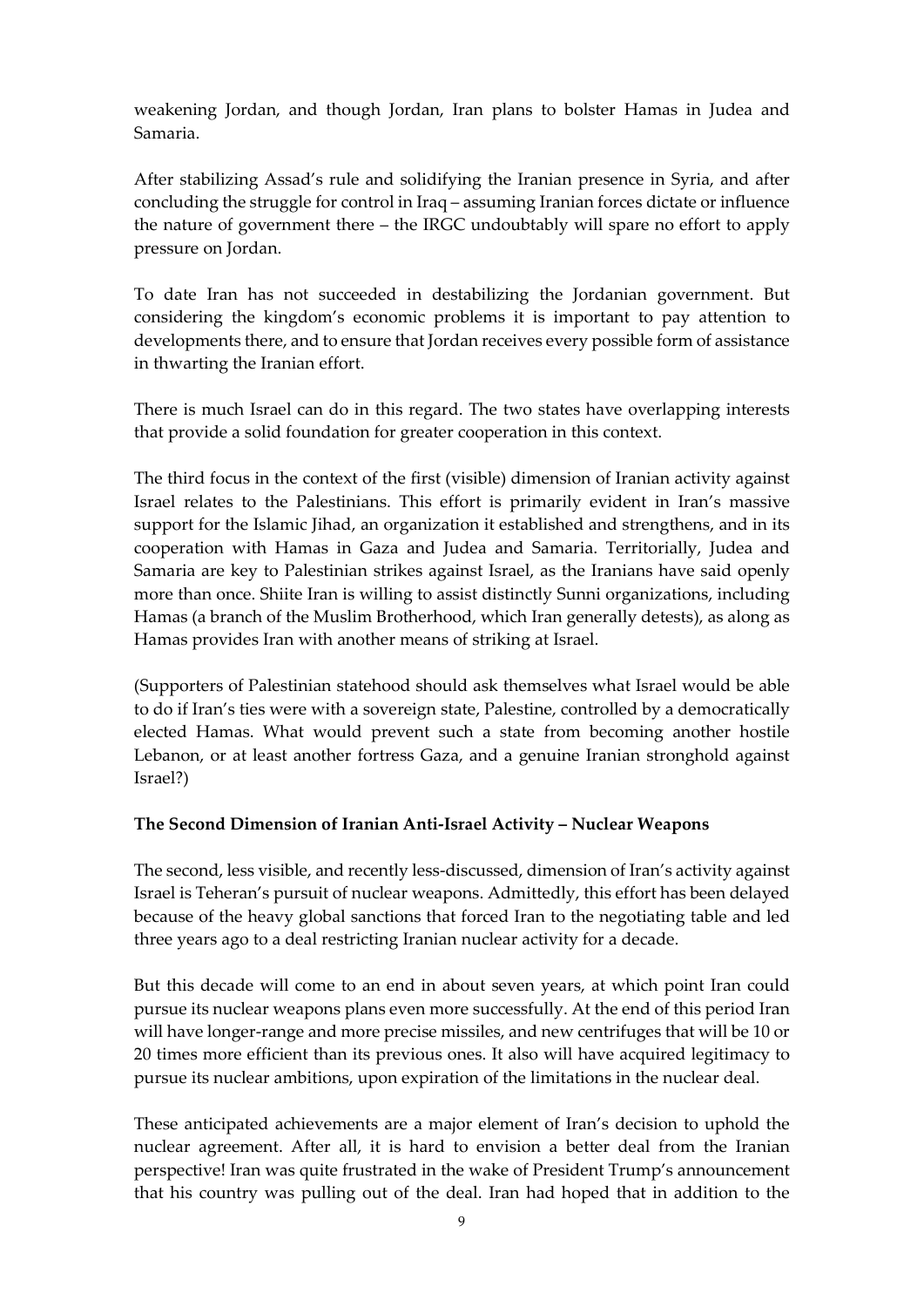above-mentioned achievements it would also be able to exploit the time and easing of pressure provided by the deal to improve its economy. But such progress is now under threat because of the renewed sanctions imposed by the current American administration.

Israel's discovery and capture of Iran's nuclear archives points to two indisputable facts. The first is that the Iranians had managed to lay a solid foundation for the development of nuclear weapons, far more advanced and extensive than various intelligence experts imagined, thus contradicting Iran's continuous denials. The archives document these efforts up to 2003.

Second, the Iranians preserved and systematically archived all this knowledge in its entirety, in contravention of their obligations under the deal. They went to great lengths in this regard, taking the significant risk that they would be accused of ongoing fraud. It does not appear that they were acting out of nostalgia, but rather so that they could use the knowledge accumulated up to 2003 someday in the future, when they get back on course and resume their development of nuclear weapons. These archives were intended to provide substantial assistance in expediting the processes needed to develop nuclear weapons when the decision again would be taken to do so.

The preservation of these archives sheds light on the deliberations Iran would have had internally regarding the nuclear deal. On the one hand, holding the archives give Iran a tremendous advantage upon expiration of the deal, at which point it can resume the course it had been following. On the other hand, this also risked discovery of the archives, which could undermine Iran's crucial efforts to improve its economy (and in particular have a negative impact on its relations with the US). The Iranians must have deliberated how to conceal their nuclear option while appearing to the world as if they were no longer engaging in military nuclear activities and were in strict compliance with the agreement.

But the revelation of these archives has revealed their true intentions. They decided to take the risk of discovery, because keeping the accrued knowledge about weapons development for a later date, after the agreement had expired, was of highest importance. For Iran that was the foremost priority. Furthermore, there are claims that Iran has maintained groups of nuclear scientists who are currently working actively on various issues that will enable the country to preserve relevant knowledge. It is possible that in the future this fact, too, will be exposed, and the extent of Iran's efforts to preserve a nuclear weapons option will become even clearer than after the revelations about the archives, which were surprising and important in themselves.

#### **The Logic Connecting the Two Dimensions**

These two dimensions of Iran's efforts – namely, its increasing efforts to enhance its offensive powerin Syria (and Lebanon) and its preservation of nuclear knowledge while improving its missile and centrifuge capabilities – appear at first glance to be unrelated. But a closer examination reveals that the two dimensions are strongly linked logically, and that Iran is pursuing them in the framework of a unified strategic outlook.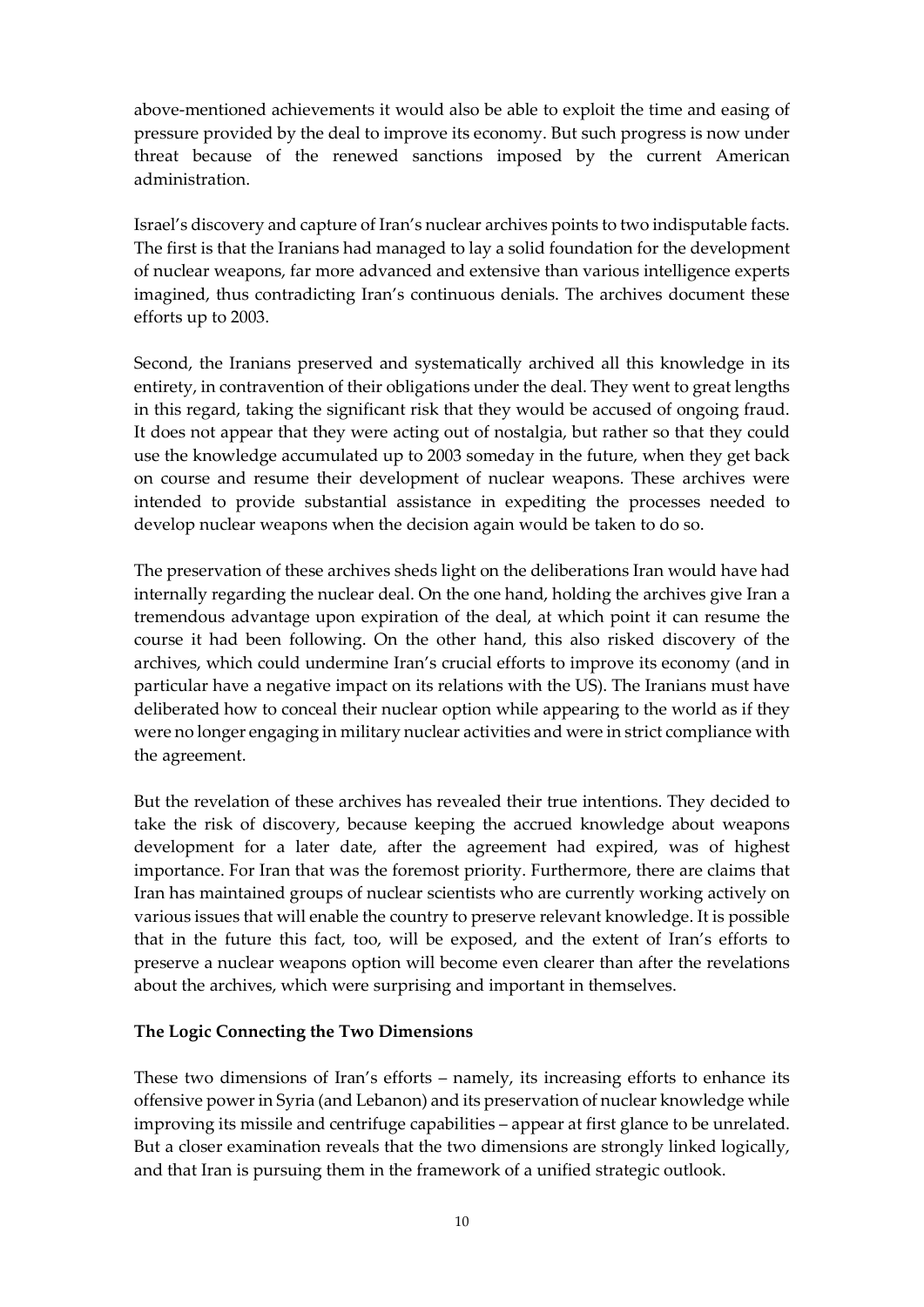At the heart of Iran's strategic outlook is its interest in acquiring nuclear weapons because it is clear to the Iranians that it would be easier to realize their dream of hegemony in the region, and even beyond it, under a nuclear umbrella. Iran can be sure that even the US will hesitate to confront a military nuclear state.

And that is very relevant to Israel. Once Iran has nuclear weapons it can act against states in the region, and most of all against Israel, with far less cause for concern about a potential response.

Iranian clerics estimate that when they have nuclear weapons, Israel will be deterred from acting against Iranian interests, even if Iran's efforts produce the elements of the stranglehold it aims to place on the Jewish state. As a small country, Israel is, in the words of Rafsanjani, "a one [nuclear] bomb state" and would therefore almost certainly be forced to accept any Iranian measures taken under a nuclear umbrella.

This is the strategic conceptual framework at the root of Iran's extensive regional activity. It explains Iran's willingness to invest large sums of money and take exceptional risks, including the placing thousands of Shiites (Lebanese and other foreigners, of course) at risk in Syria even after the stabilization of Assad's regime. The Iranians understand that to achieve a nuclear capability they must neutralize Israel's willingness and preparedness to take high risks to foil Iran's nuclear plans. They understand that despite the reinforcement of Iran's defenses, the Israel Air Force can reach the necessary targets and deal a severe blow to nuclear infrastructures in Iran.

To neutralize Israel's capability, they seek to shape relations between themselves and Israel into something resembling a "Korean state of affairs." In recent decades the strongest opponent of efforts to dismantle North Korea's nuclear program by military force was its nearest neighbor, South Korea. The latter realized that in any confrontation, even if it leads to the destruction of North Korea's nuclear program, the South would pay a heavy price.

The tens of thousands of rockets and artillery shells that the North can launch at the South's capital, Seoul, and the possibility of a military invasion of the capital and its surroundings, near the border between the two Koreas, in a response to an attempt to eliminate the North's nuclear capability, would certainly eliminate the South's capital. North Korea's conventional threat against South Korea became so overwhelming that it left South Korean leaders paralyzed. The threat is so real that it prevents any action against the actualization of the non-conventional threat. This situation undeniably complicates matters for the US as well if it wants to apply pressure on North Korea. (And it remains unclear what exactly was achieved during negotiations between the two countries' presidents at the Singapore summit in June 2018).

Iran has built-up Hezbollah because it aspires to achieve a similar state of affairs. But Iran knows that is was not enough (probably after analyzing Hezbollah's attack on Israel in 2006 and the results of the subsequent operation). Therefore, Iran seeks to create a stronger military capability under their own control around Israel, so that when they resume their nuclear activities, Israel will be deterred from taking a decision to stop them by force. Iran aims to have Hezbollah and the forces it is building up in Syria (and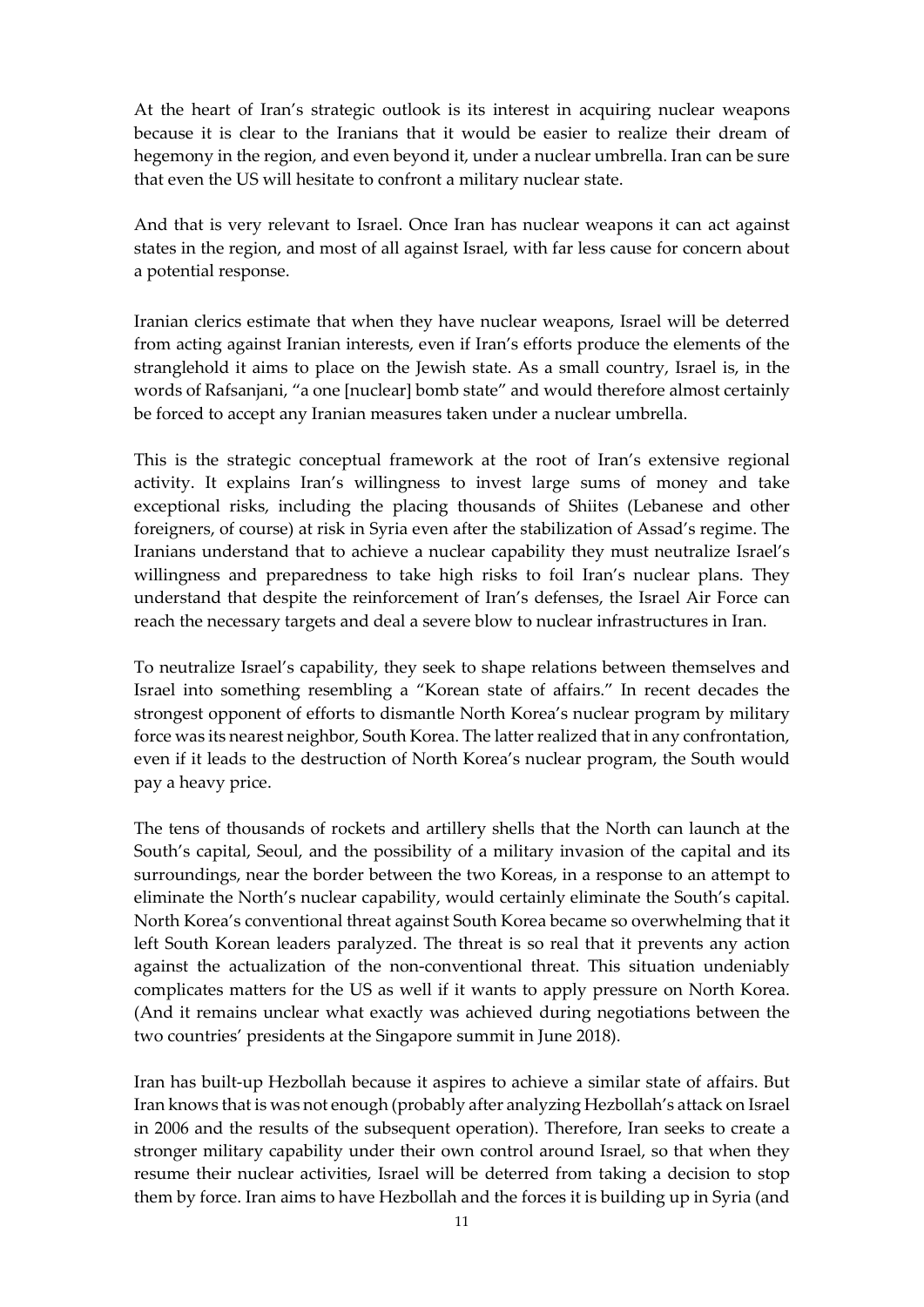to the extent possible, forces in Judea and Samaria and Gaza) acquire the capability of striking Israel so severely that no responsible Israeli leader would dare attack the nuclear weapons infrastructures being constructed in Iran.

#### **Israel's Considerations**

This is the broader strategic context in which one must view Iran's efforts in the region as they relate to Israel. For these reasons Israel needs to do all it can to undermine Iran's plans and prevent it from developing nuclear weapons.

By understanding the strategic framework, one can better appreciate the logic of Israel's actions in Syria in recent years and comprehend how far Israel is willing to go in this context. (This has been termed "the war between the wars" in Syria and elsewhere; abbreviated by the IDF as WBW).

At the start of the brutal internal struggle in Syria, in 2011, Israel unequivocally decided not to intervene in the war between the Sunni majority, described as "the rebels," and the minority Alawite government (and most of the Christian and Druze minorities). The Assad regime received massive Iranian and Russian support, without which it would not have survived. Even with this support, it was a long and bloody war, resulting in more than 600,000 fatalities and the uprooting of 12 million people. Most of the refugees are Sunni, and approximately half are currently residing outside of Syria and half remain in the country. More than half of Syria's residents, who numbered 23 million before the war, are now refugees.

This is "ethnic cleansing" on a historical scale, and it was calculated and systematic. The means employed by the Syrian regime, including the use of chemical weapons, indisputably constitute war crimes. Nevertheless, after thoroughly reviewing the situation, Israel understood that it had no sympathizers on either side of the struggle, and that the two sides were equally brutal towards one another. (Although the rebels had less capability and opportunity to implement their brutality). There was no moral reason or political and strategic logic to give preference to either party in this civil war.

If a consolidated rebel group had formed under the influence, and with the assistance, of Saudi Arabia and the Gulf states, Israel might have given preference to this group over the regime backed by Iran. But no such rebel group ever emerged. (This failure serves as further evidence of the weakness of the Sunni majority in the Arab world. It is a majority that lacks any leadership in the face of Iran's determination and direction as the leader of the Shiite world).

Israel began exerting its military power in Syria only after it became clear that Iran and Hezbollah were exploiting the Syrian chaos to substantially strengthen Hezbollah in Lebanon, as explained above. The Israeli Air Force, using precise intelligence, struck weapons systems throughout Syria that had been transferred to Hezbollah. The IDF refrained from acting against these systems in Lebanon so as not to push Hezbollah into a corner and force it to respond from Lebanon. Such a development could have been a slippery slope and led to a large-scale confrontation on the scale of the 2006 military operation (– and, as noted above, a far more destructive confrontation).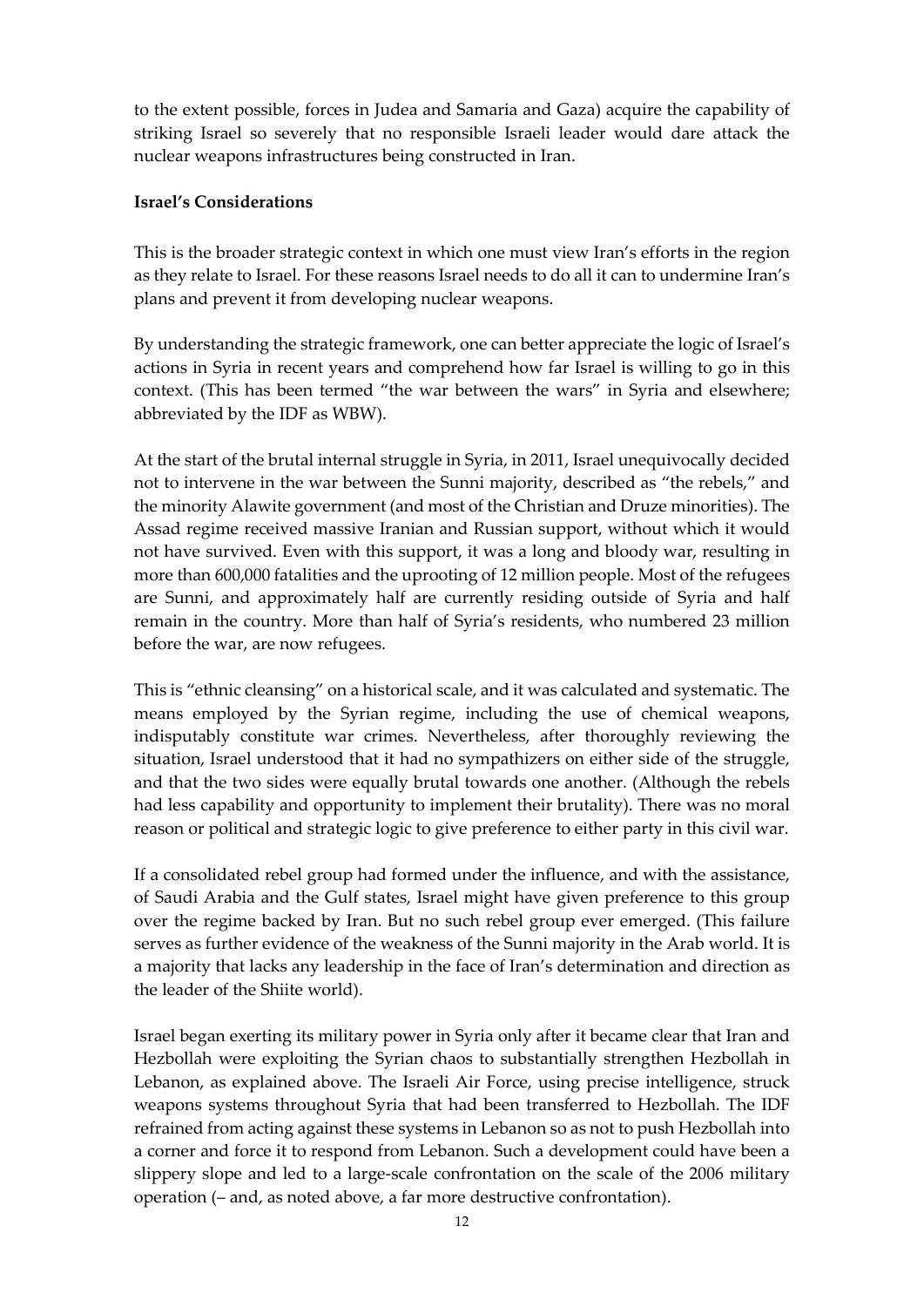The IDF also acted in another sphere to block developments that posed a danger to Israel, after it became clear that Hezbollah and Iran were trying to establish bases on the Golan Heights near the border with Israel. On one occasion Israel killed an Iranian general who was surveying the border. It also struck a high-ranking Hezbollah official in Syria. Hezbollah responded with firepower (– the only time it has done so), via an ambush from Lebanon near the Syrian border. Two IDF soldiers were killed. Israel refrained from responding with force, despite its casualties, to avoid escalation into a potentially large-scale operation. Israel's redlines in Syria were to prevent the arming of Hezbollah with systems that would tip the military balance, and to prevent Iran and Hezbollah from establishing bases near the Israeli border.

This policy changed when the IRGC began constructing an independent Iranian war machine in Syria. During the past two years, after Russia and Iran succeeded in stabilizing Assad's regime and reinstating his rule over most of Syria, Iran decided to launch the next phase of its strategic plan. It sought to turn Syria into another base for its operations against Israel, including the use of armed drones (one of which was deployed against Israel in February 2018), long-range missiles, and anti-aircraft missiles. That effort was further backed by an intelligence-gathering system arrayed throughout Syria that closely monitored Israeli activity.

The Iranians also brought to Syria thousands of Shiite militia fighters from Pakistan, Afghanistan, and Iraq, far more than the number of foreigners who fought alongside ISIS in Syria and Iraq, and they intend to leave them there as a Syrian-based fighting force for the foreseeable future (perhaps even relocating their families to Syria as part of an effort to change the ethnic composition of the state).

Recent developments also include the reinforcement of the IRGC, a sophisticated military force greatly assisted by thousands of Hezbollah fighters from Lebanon. The latter still constitute an important element of the land forces that fought alongside the regime, and they now comprise part of the strike-force the Iranians are creating in Syria. It remains unclear what the division of responsibilities will be between the Shiite militias and Hezbollah when fighting takes place; nwho will operate where, and how the Iranians will allocate funding for activity in both arenas. But there is no doubt that the inclusion of thousands of Shiite militia fighters loyal exclusively to Iran will influence developments on the battlefield in which they take part.

Israel is determined to take decisive action in the face of this new Iranian effort to construct a war machine in Syria. Some of the recent strikes, for which no-one has claimed responsibility in real time, were directed against this effort. Israel has publicly pledged that it will not allow the Syrian-based Iranian threat to expand. Thus, in contrast to the caution Israel has employed (and still employs) in its efforts against Hezbollah's presence in the Golan Heights and acquisition of weapon systems, it is now prepared to take the risk of escalation to the point of war, in order to block the Iranian effort to construct a war machine in Syria. This relates to *all* of Syria – a country that is more than 1,500 km away from Teheran but only 250 km from Tel Aviv.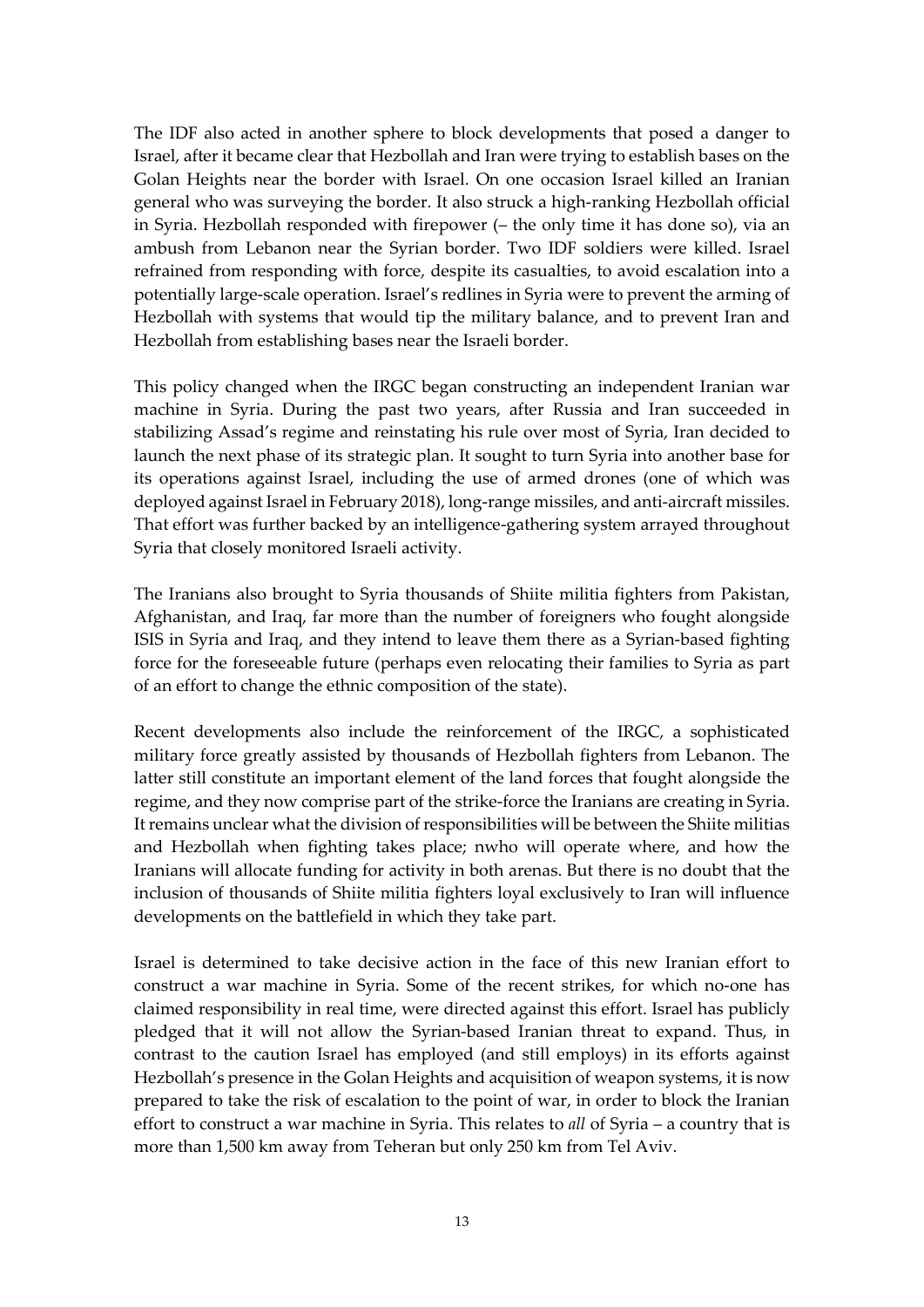## **Conclusion**

Iran is continuing to reinforce Hezbollah and hoping to achieve the same degree of control in both Iraq and Syria that it has secured in Lebanon (– although government and popular opposition is presumably stronger in these two countries than in Lebanon). It would appear that Iran is succeeding in gaining such control in Iraq, albeit more slowly and cautiously than in Lebanon, as to be expected in a country that has more powerful anti-Iranian Shiite forces. In Syria, Iran's degree of control remains an open question. It is unclear to what extent Assad (and the Russians) will be willing to accommodate Iranian efforts to change the character of Syria – before losing control of the situation.

The rationale for Israel's struggle against the reinforcement of Iran's proxies - Hezbollah in Lebanon and the Shiite militias and Qods Force in Syria – is twofold. At the immediate level, Israel's effort is intended to prevent Iran from developing a stranglehold on Israel from two fronts, Syria and Lebanon. At a deeper and largely hidden level, Israel's effort it is intended to prevent the creation of a "deterrence barrier" that might neutralize Israel's ability to strike at Iran's nuclear program when that program resumes.

If Iran acquires the capability to attack Israel with a high degree of precision using missiles from Syria and Lebanon, Israel's strategic situation would significantly worsen. Israel must prevent this at any cost, even if an Israeli attack would lead to war – that is, a large-scale operation involving fierce hostilities in Syria and Lebanon, as well as massive and painful assaults on the Israeli home front.

Given that the construction of an Iranian force in Syria is intended to deter Israel from acting to prevent Iran's progress in the military nuclear sphere, impeding this undertaking justifies an Israeli "preventive attack" if the need arises or a suitable opportunity presents itself.

On the diplomatic front, the challenge to Israel is twofold. First it must secure the freedom of action it needs to operate in Syria despite the presence of Russian forces, be they independent or part of the Syrian Army's advisory network. Simultaneously, and without undermining the first element, Israel must enlist a reluctant US to take an active part in operations alongside it, and not only as a supportive observer from the sidelines.

These two diplomatic efforts are needed to complement the military activity. Without such diplomatic backing, Israel will find it difficult to use its armed forces in the region, in a situation where the two superpowers have a military presence.

Iran poses one of the most complicated and dangerous challenges Israel has faced over the 70 years of its existence. Israel will have to win this struggle against Iran, one way or another.

Printed from: <https://jiss.org.il/en/amidror-the-logic-of-israels-actions-to-contain-iran-in-syria-and-lebanon/>